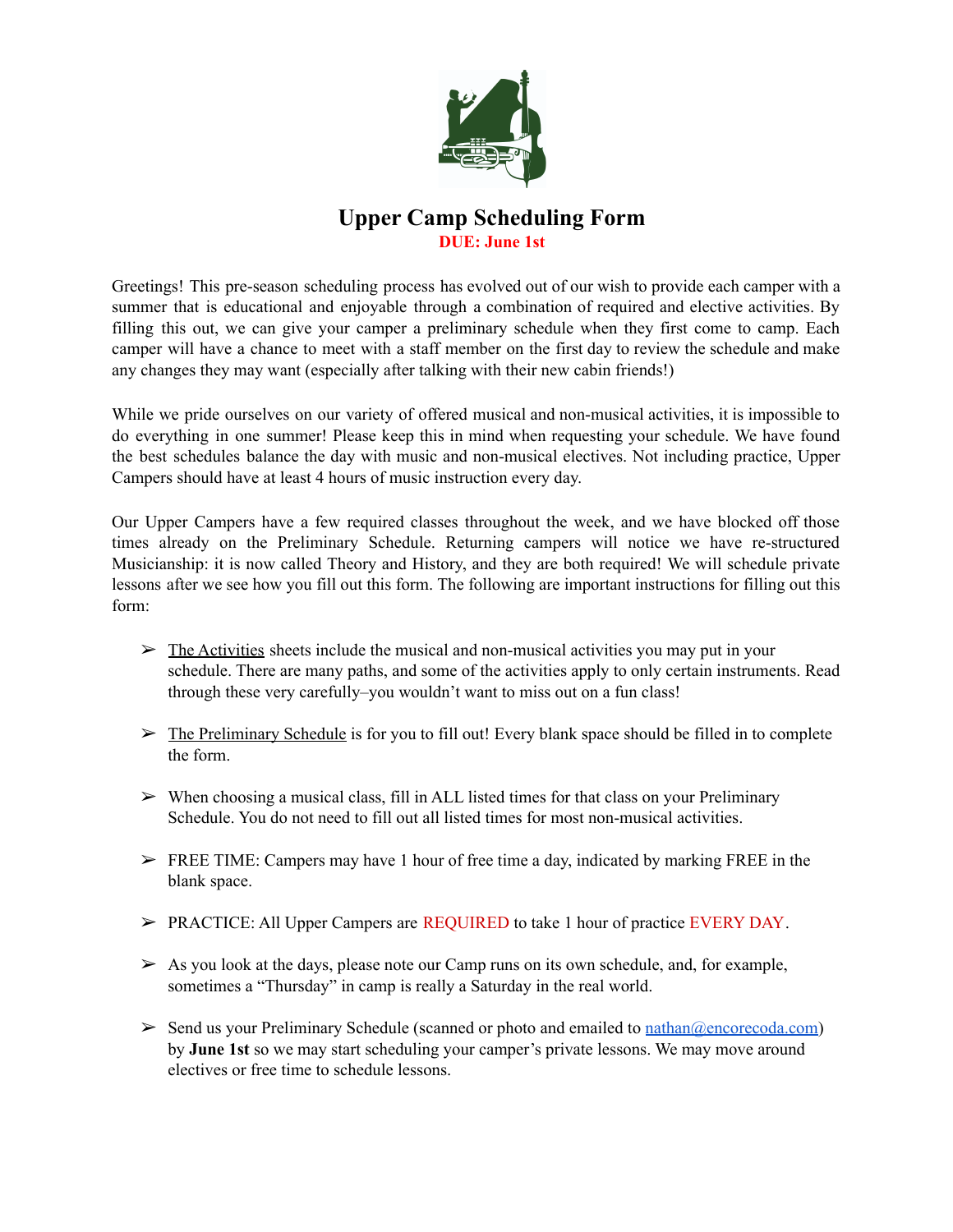# **The Activities**

**Musical Activities**: Read over each section carefully. You may see something new you want to try! In addition to practice, campers need to have at least 4 musical activities a day. The requirements are in red. Everything else is an elective.

- ➢ Morning Ensembles: Band and Orchestra. Strings, Winds, Brass, and Percussionists: If your primary OR secondary instrument is a band/orchestra instrument, you must elect a Band or Orchestra (read below for choices). Wind Ensemble and Senior Orchestra is by audition only based on your placement audition recording. If you are unsure what ensemble to put, simply put 'band' or 'orchestra'.
	- **Philharmonia:** 9:00 and 10:00 M T W Th F
		- Strings only, beginner and early intermediate ensemble
	- **○ Symphonic Winds**: 9:00 and 10:00 M W F
	- **○ Senior Orchestra (strings):** 9:00 and 10:00 M T W Th F
	- **○ Senior Orchestra (winds/brass/perc):** 9:00 and 10:00 M W F
	- **○ Wind Ensemble:** 9:00 and 10:00 T Th
- $\triangleright$  Afternoon Ensembles: All voice primary campers must elect Chorus. Chamber Choir is by audition only, and campers audition at camp. Please schedule Chamber Choir if you intend to audition.
	- **○ Crimson Jazz Band:** 3:00 M T W Th F
		- For experienced Jazz Band musicians
	- **○ Lab Jazz Band:** 1:00 T Th
		- For any instrument wanting to try jazz/beginning jazz players!
	- **○ Jazz Choir:** 1:00 T Th AND 4:15 W (you can double in Theater and Jazz Choir)
	- **○ Chorus:** 2:00 M T W Th F
	- **○ Chamber Choir:** 5:15 M W F
	- **○ Contemporary Music Ensemble:** 4:15 T Th
- $\triangleright$  Small Ensembles: A small group of campers that learn and perform a new piece. We offer Classical Chamber groups, Jazz Combos, and Rock Bands.
	- **Rock Band:** 9:00 and 10:00 T Th
	- **○ Jazz Combo:** 11:00 M T W Th F
	- **Standard Chamber Music:** 11:00 M T W Th F
	- **Intensive Chamber Music:** 11:00 M T W Th F AND 3:00 M T W Th F
		- Join intensive chamber music to rehearse with your group 2 hours a day!

 $\triangleright$  Theater: We have many Theater options, including Musical Theater–our full stage production, Workshop that covers a wide variety of theater topics, Broadway for learning and staging broadway-style solos, and Theater Improvisation for an engaging class of hilarious improv!

- **○ Musical Theater:** 4:15 M T W Th F AND 5:15 T Th
- **○ Theater Workshop (TW):** 10:00 M F
- **○ Broadway:** 3:00 T Th
- **○ Theater Improv (TI):** 5:15 M F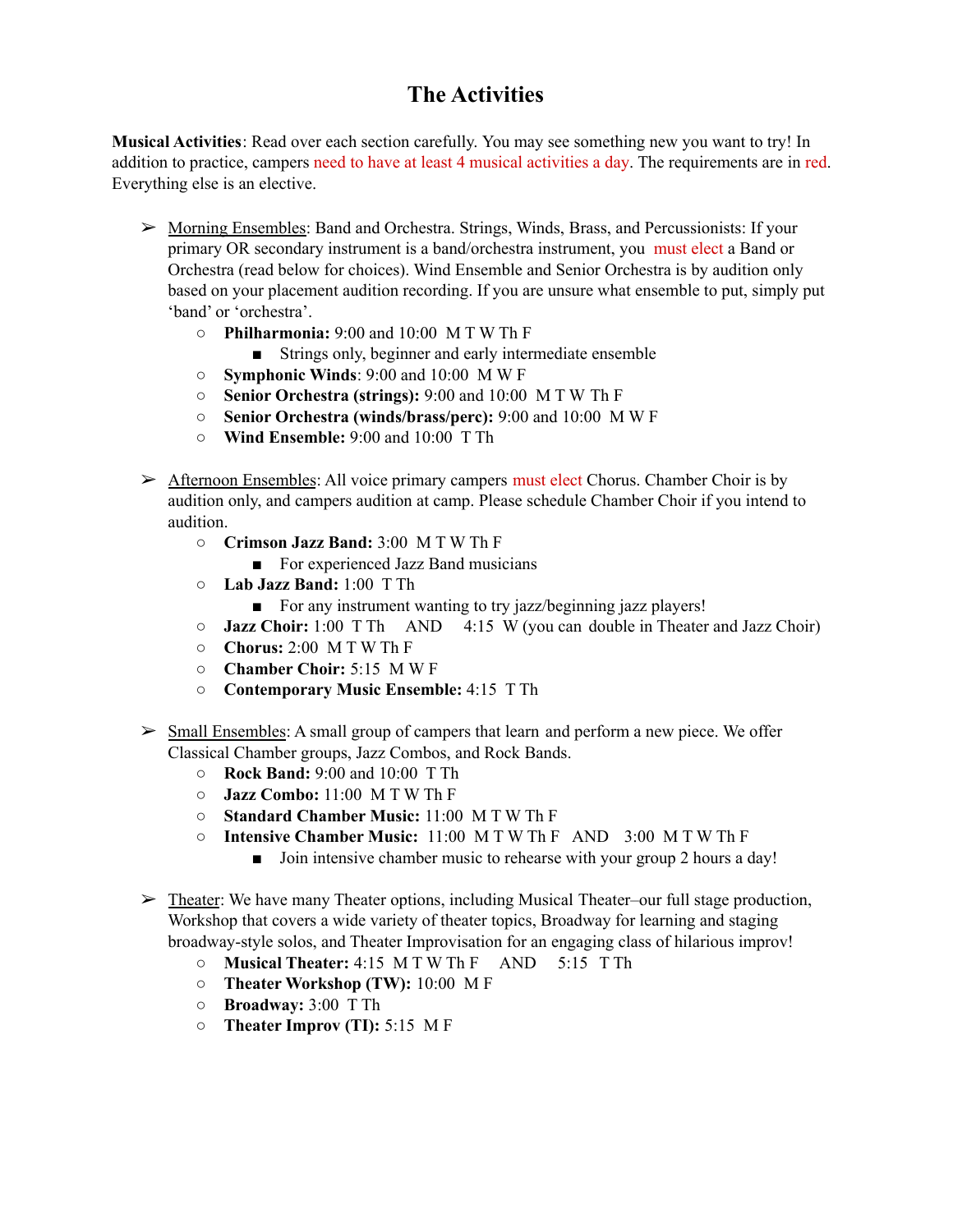- $\geq$  Jazz Electives: Continue learning the language of jazz through our improvisation and arranging classes.
	- **○ Jazz Improv 1 (beginner):** 2:00 T Th
	- **○ Jazz Improv 2 (advanced):** 2:00 T Th
	- **○ Jazz Arranging:** 2:00 M W
- $\triangleright$  Pianists: Piano primary campers that do not play in Band or Orchestra must elect Piano Workshop Classical or Piano Workshop Jazz. It is highly encouraged that our piano campers take Piano Sightreading and/or Accompaniment this summer!
	- **○ Piano Workshop Classical:** 9:00 M T W Th F
	- **Piano Workshop Jazz:** 9:00 M T W Th F
	- **○ Piano Sightreading:** 3:00 W F
	- **○ Piano Accompaniment:** 3:00 T Th
- $\triangleright$  Voice and Guitar: Any voice or guitar primary that is not in a M W F Band or Orchestra class must elect the following 9:00 classes:
	- **○ Vocal Workshop:** 9:00 M W F
	- **○ Guitar Workshop:** 9:00 M W F
- $\triangleright$  Other Electives:
	- **○ Conducting:** 3:00 M W F
	- **○ Composition:** 3:00 T Th
	- **○ Song Writing:** 4:15 M F
		- Learn to write lyrics, chords, and rhythm all in one class!

**General Camp Activities:** Don't forget, you can add FREE to each day, and you MUST have a

PRACTICE every day! The specific times of many of these electives (i.e. Tennis, Arts&Crafts, Waterfront activities…) are likely to change around once the camper arrives at camp and we consolidate campers into classes.

#### $\geq 9:00$  Offerings

- **○ Arts and Crafts** T Th
- **○ Tennis** T Th
- $\geq 10:00$  Offerings
	- **○ Creative Writing** T Th
	- **○ Tennis** T Th

#### $\geq 2:00$  Offerings

- **○ Arts and Crafts** (up to 2 hours per week) M T W Th F
- **○ Tennis** M T W Th F
- **○ Kayaking or Paddle Boarding** (up to 2 hours per week) M T W Th F
- **○ Swim for Fitness** (a refreshing waterfront workout!) M T W Th F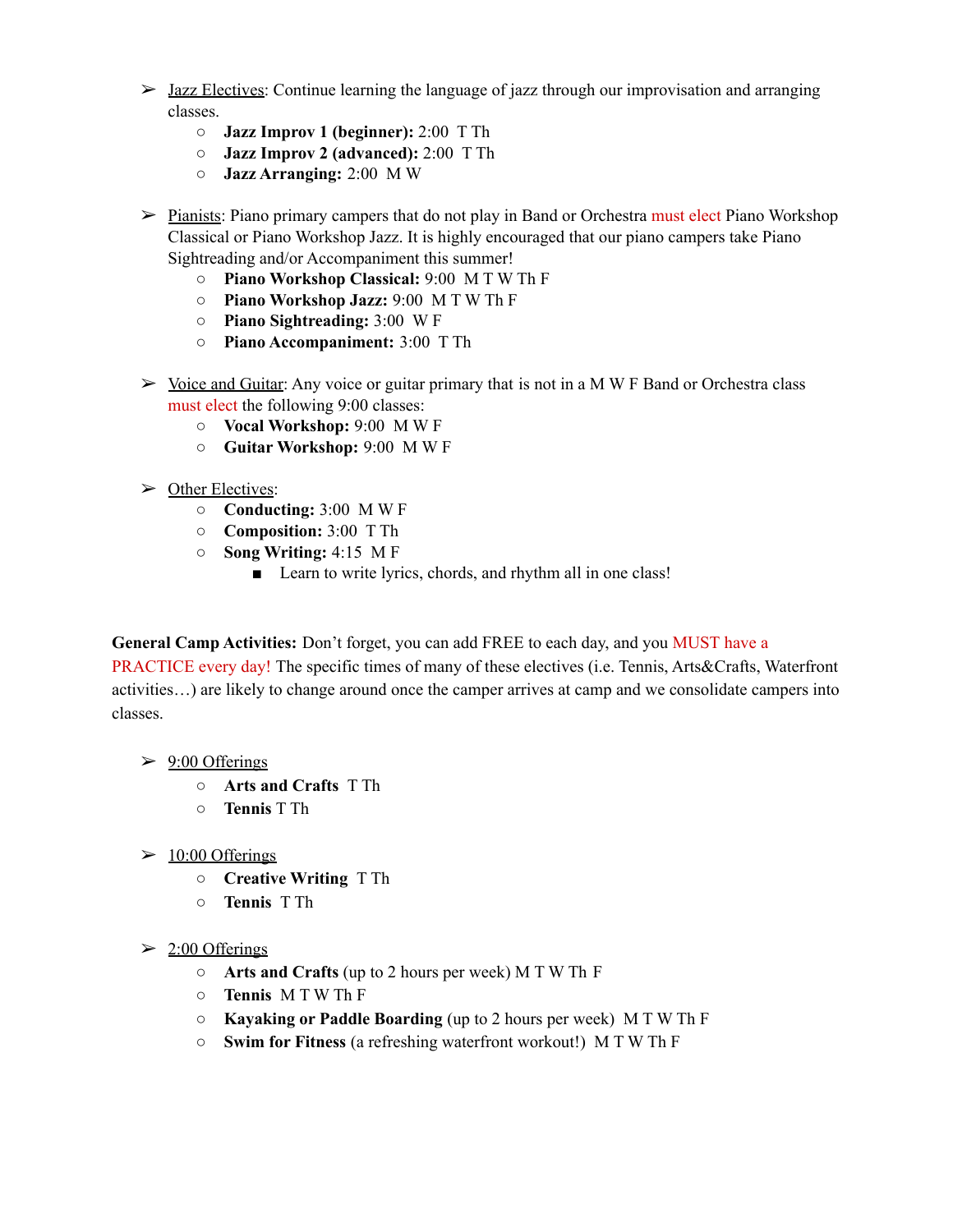### $\geq$  3:00 Offerings

- **○ Arts and Crafts** (up to 2 hours per week) M T W Th F
- **○ Tennis** M T W Th F
- **○ Kayaking or Paddle Boarding** (up to 2 hours per week) M T W Th F
- **○ Swim for Fitness** (a refreshing waterfront workout!) M T W Th F
- **○ Swim Instruction** (learn to swim!) M T W Th F
- **○ Lifeguard Training Class** (CIT's ONLY) M T W Th F (fill in all listed times)

### $\geq 4:15$  Offerings

- **○ Arts and Crafts** (up to 2 hours per week) M T W Th F
- **○ Tennis** M T W Th F
- **○ Kayaking or Paddle Boarding** (up to 2 hours per week) M T W Th F
- **○ Swim for Fitness** (a refreshing waterfront workout!) M T W Th F
- **○ Swim Instruction** (learn to swim!) M T W Th F
- $\geq$  5:15 Offerings
	- **○ Free Swim** M T W Th F
	- **○ Kayaking or Paddle Boarding** (up to 2 hours per week) M T W Th F
	- **Swim for Fitness** (a refreshing waterfront workout!) M T W Th F
	- **Swim Instruction** (learn to swim!) M T W Th F
	- **○ Water Polo** (play this great game friends!) M W F
	- **○ Drawing and Painting** M T W Th F
	- **○ Tennis** M T W Th F
	- **○ Soccer** M W F (fill in all listed times)
	- **○ Volleyball** M W F (fill in all listed times)
	- **○ Basketball** T Th (fill in all listed times)
	- **○ Ultimate Frisbee** T Th (fill in all listed times)